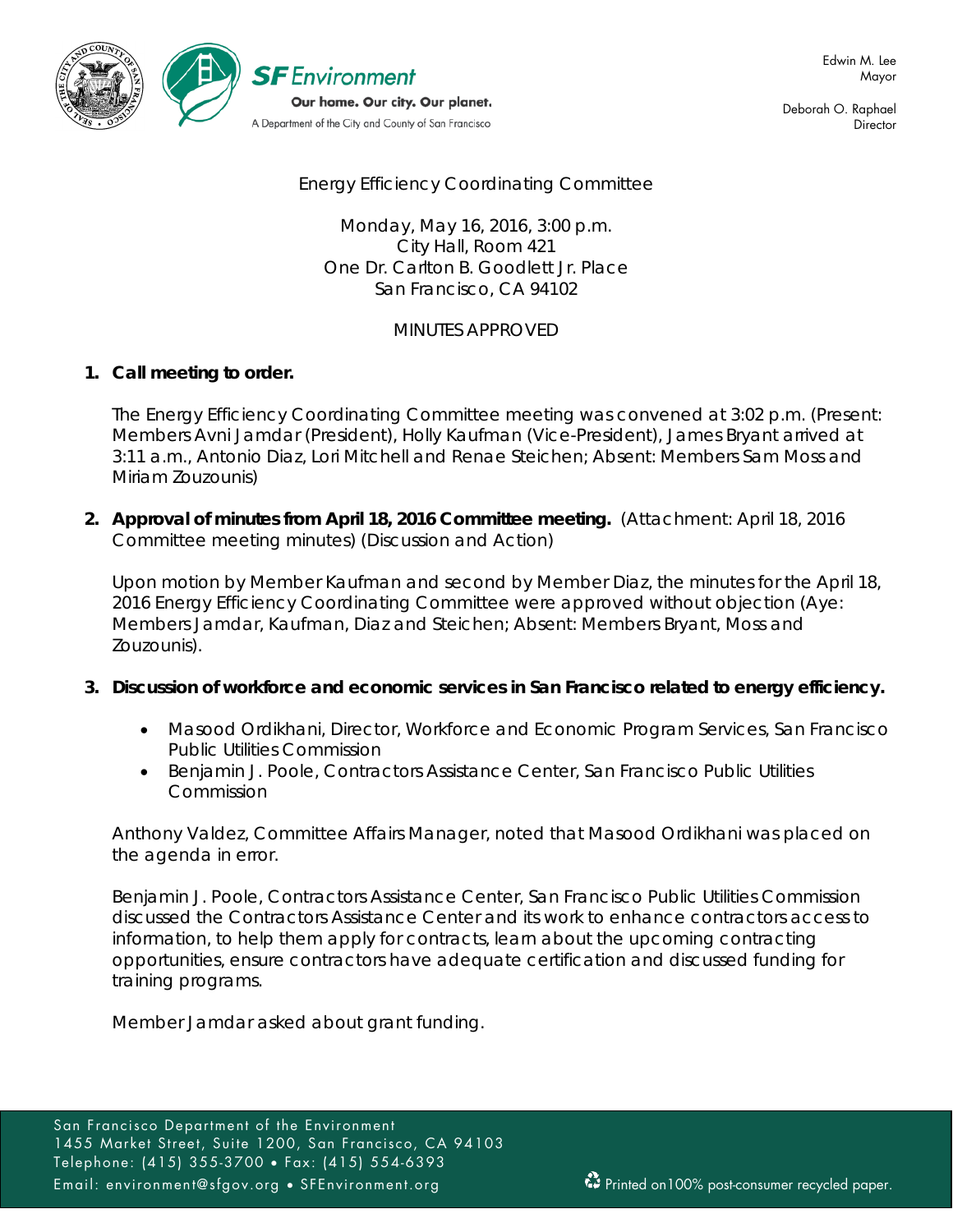Benjamin J. Poole discussed providing businesses with technical training, training for contractors on best practices for the bid process, the availability for plans including a plan room and a special training for green infrastructure.

Member Steichen asked about what information is included in the green infrastructure training.

Member Kaufman asked for the connection between green infrastructure and energy efficiency and the target audience.

Member Jamdar asked about training for tracking workforce data and partner with Labor.

Ken Nim, Manager and Contract Compliance Officer, Office of Economic and Workforce Development, described partnership with ten unions to provide training through the Bayview facilities.

Member Jamdar asked about the connection and partnership between the Contractor Assistance Center and City Build, BayREN funding and City Build, the possibility of creating ongoing energy efficiency trainings.

Member Kaufman asked what kind of sectors the energy efficiency training serves.

Member Bryant asked what the Committee can do to be of support.

Member Steichen asked about the demand for energy efficiency training and how it is determined whether or not there should be a new training, upskill training and the viability of upskill training for energy efficiency.

There was no public comment.

- **4. Discussion of San Francisco Department of the Environment energy efficiency programs available to the small business sector.**
	- Lowell Chu, Engineer, Energy Program, Department of the Environment
	- Gabriella Canez, Marketing and Outreach Coordinator, Department of the Environment

Lowell Chu, Engineer, Energy Program, Department of the Environment discussed the BayREN program including staff size, funding, location of projects and the services provided.

Gabriella Canez, Marketing and Outreach Coordinator, Department of the Environment discussed marketing campaigns including the materials and the various target audiences and provided case studies.

Member Bryant asked if businesses are provided with resources throughout the process and how communities are chosen for resources.

Member Kaufman asked how the money flow and transaction process works.

Member Jamdar asked about paying for the program on the bill.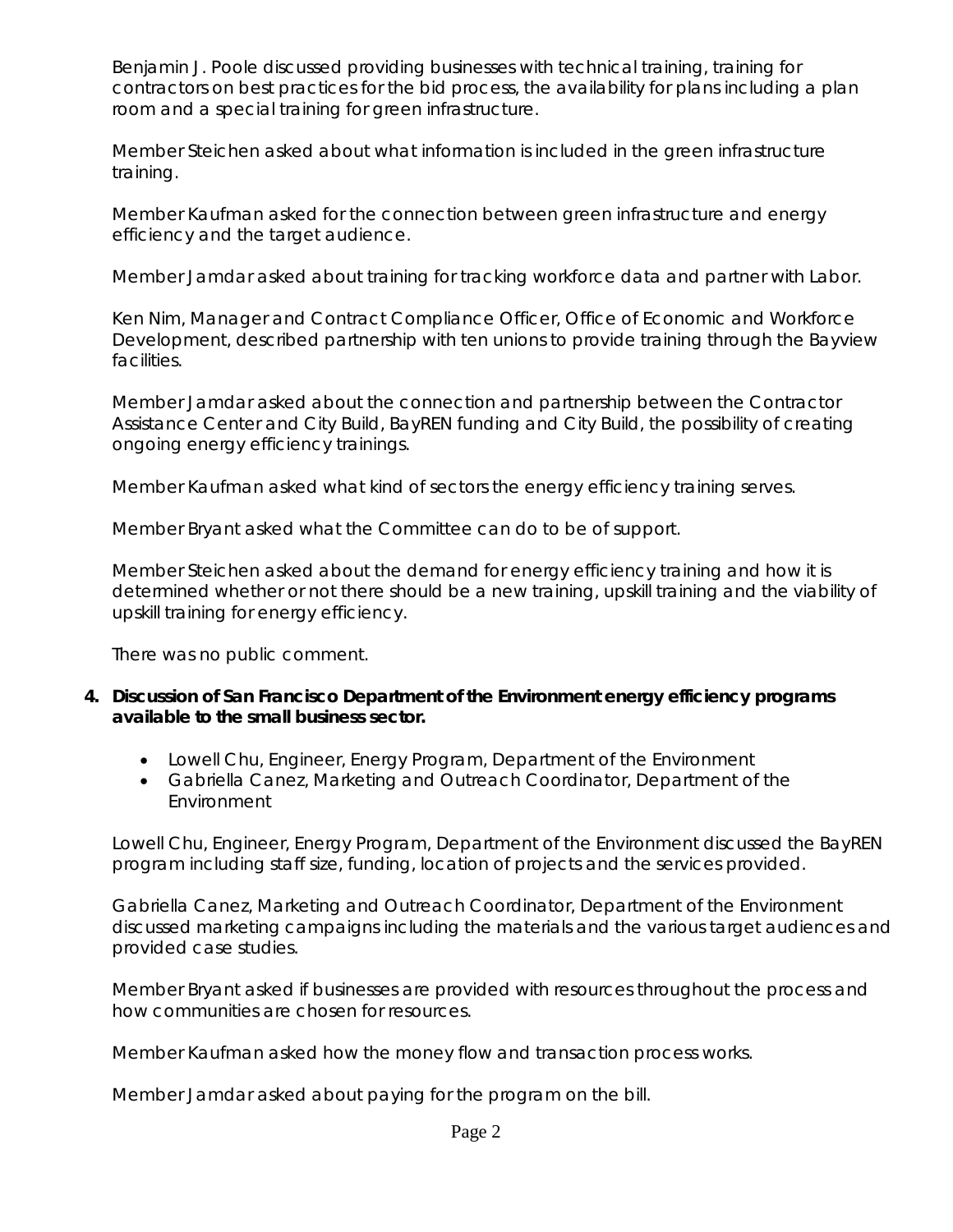Member Kaufman asked about the Department's participation in the PACE program.

Member Kaufman and Jamdar asked about co-pays.

Member Diaz asked about multi-family sector programs.

Member Jamdar asked about how helpful it would be to move to the BayREN model for commercial.

Member Steichen asked about incentives and technologies.

Member Bryant asked about a map of the multi-family households that are served by BayREN.

Member Steichen asked about gaps and opportunities for expanding the program.

Member Kaufman asked where the best amount of energy efficiency savings can be reached for the neighborhoods that have been penetrated the least.

Member Mitchell discussed the SFPUC's new CleanPowerSF program and upcoming energy efficiency program flexability.

Member Jamdar asked how to get involved in CleanPowerSF energy efficiency program planning and whether or not the Department of the Environment can provide a best practices document to SFPUC

There was no public comment.

- **5. Discussion of San Francisco energy efficiency matrix.** The Committee is developing a document that brings together information on energy efficiency programs in San Francisco organized by sector, funding sources, populations affected, various agencies involved and jobs added. (Attachment: San Francisco Energy Efficiency Program Matrix)
	- Cal Broomhead, Climate and Energy Innovation Manager, San Francisco Department of the Environment

Lowell Chu, Engineer, Energy Program, Department of the Environment discussed the item on behalf of Cal Broomhead.

Member Jamdar asked the members if they had any questions or proposed additions to the matrix.

Member Kaufman said that the document is still missing target audiences to look at gaps and opportunities in different communities.

Member Jamdar suggested adding a map to the matrix by neighborhood.

Member Steichen asked if maps could show who hasn't been serviced yet and whether or not it would be helpful to reach out to merchant associations.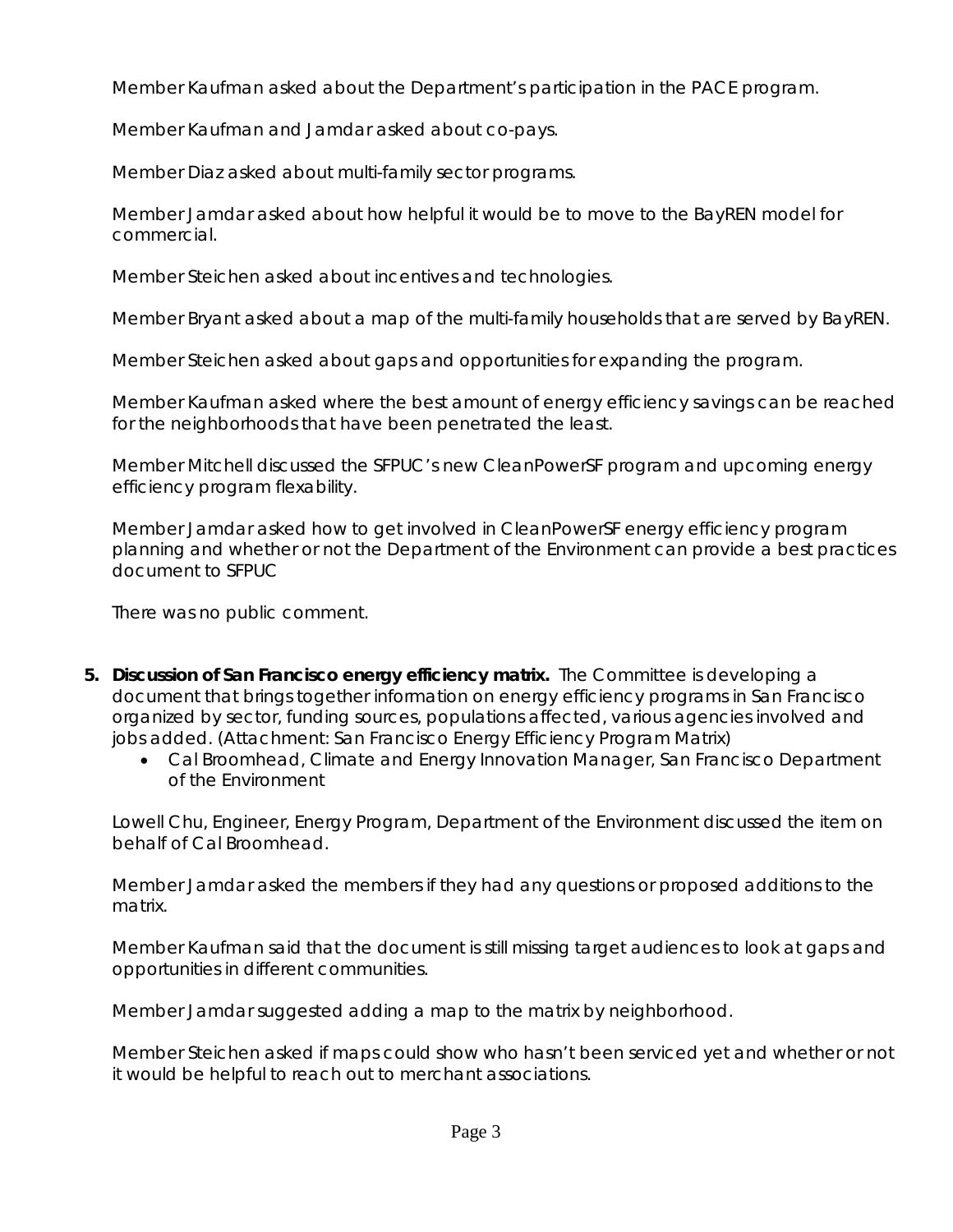Member Kaufman discussed assessing the data needs for various programs.

Member Kaufman asked what the City still needs.

Member Jamdar asked about creating a city-wide database for multiple sectors.

Member Kaufman asked about RICO.

Member Jamdar discussed next steps for the multi-family program.

Member Mitchell said they have information to add for SFPUC.

**6. Discussion of information gathering, future presentations to the Committee and Committee timeline.** The Committee will discuss information gathering and the Committee's preferred format for how information is provided to them, future presentations and the Committee's timeline. (Attachment: EECC Timeline)

Member Steichen asked about how to compile recommendations.

Member Kaufman discussed a pay as you save program.

Member Mitchell suggested Mike Hinds of CCA come to discuss the public goods charge for the CleanPowerSF program.

Member Steichen asked what the restrictions on energy efficiency programs from the SFPUC.

Member Jamdar suggested Pacific Gas and Electric Company come speak before the committee in June or July.

Member Steichen asked if the Committee needed to learn more about BayREN.

Member Jamdar suggested Clean Power SF.

Member Steichen discussed inviting a speaker on Cap and Trade funds that San Francisco is eligible for.

Member Jamdar discussed presenting draft findings to the Board of Supervisors before Supervisor Mar retires from the Board in January.

Member Kaufman discussed how the report will be reviewed.

There was no public comment.

# **7. Public comment**

Miguel Guerrero, Environmental Assistant, Department of the Environment introduced himself.

**8. Adjournment.** The meeting was adjourned at 4:59 p.m.